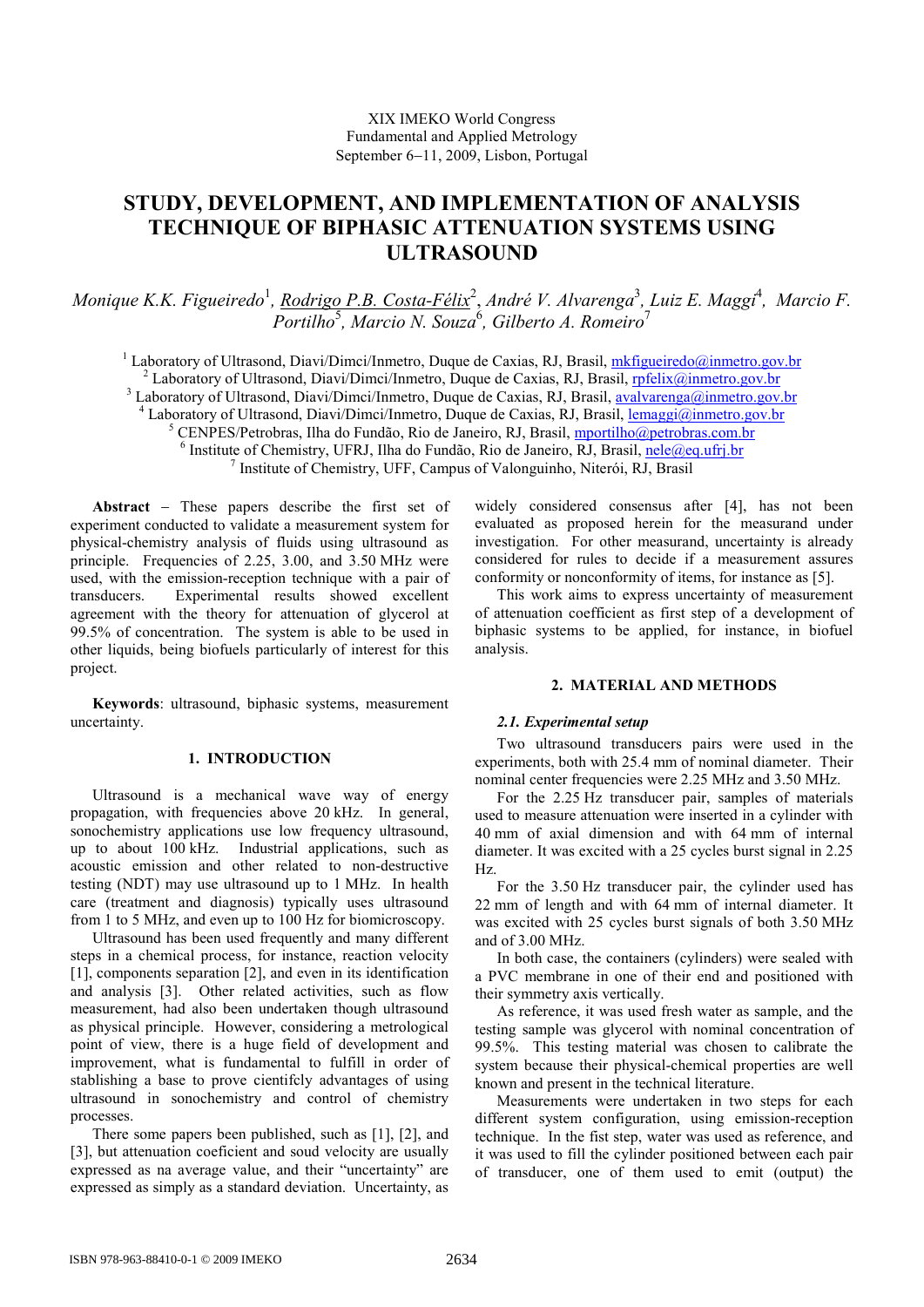ultrasound, and the other used to receive the signal after transmission through the media. In the second step, water was replaced by glycerol (99.5%), which sample was positioned in between the same pair of transducers and at the same distance, using the same signal as excitation. Figure 1 discloses the experimental setup illustratively (the cylinder is positioned horizontally in this figure, despite it was actually positioned vertically).

All measurements (water and glycerol in sequence) were repeated 5 times, and the system was dismounted and settled again in between repetitions.



Fig. 1. Experimental setup for attenuation measurement: A  $\rightarrow$  Computer with automation software; B  $\rightarrow$  Digital scope;  $C \rightarrow$  Ultrasound transducers (emission and reception);

 $D \rightarrow$  Material sample to measure attenuation.

#### *2.2. Theoretical formulation*

Attenuation was assessed in two ways: using a "theoretical approach" and an "experimental approach". The system validation was done comparing, in a statistical base, both approaches. Some of the parameters used to both approaches were obtained in the literature, whilst others were determined empirically.

Equation 1 was used in the "theoretical approach".

$$
AT_{T} = \frac{20.\log[\exp(x \cdot \alpha_{T})]}{x} \text{ [dB/cm]} \tag{1}
$$

where  $x$  [cm] is the distance between the pair of transducer and

$$
\alpha_{T} = \frac{\left(2\pi \cdot f\right)^{2}}{2 \cdot \rho_{A} c_{A}^{3}} \left(\frac{4\eta}{3} + \eta_{B}\right) \text{[cm}^{-1}\text{]}
$$
 (2)

In eq. 2,  $f$  [MHz] is the output frequency,  $\eta$  [mPa.s] is the dynamic viscosity and  $\eta_B$  [mPa.s] is the bulk viscosity,  $\rho_A$  [kg/m<sup>3</sup>] is the density of the sample and  $c_A$  [m/s] is the sound velocity for the analysed material.

Equation 3 was used in the "experimental approach", were  $V_0$  [V] is the amplitude of the measured singal after transmission through the reference sample (water), *V* [V] is the amplitude measured after transmission through the measured sample (glycerol), and *x* is as in eq. 1.

$$
AT_E = \frac{20\log\left(\frac{V_0}{V}\right)}{x} \text{ [dB/cm]} \tag{3}
$$

#### *2.3. Statistical analyses*

First of all, test F (Fisher) was applied to verify homogeny between the variances. Accordingly to test F, two samples (set of measurements) can be consider consistent if

$$
F_{cal} < F_{tab} \tag{4}
$$

where  $F_{cal} = \frac{S_1}{S_2^2}$  $\frac{1}{s^2}$  $F_{cal} = \frac{s_1^2}{s_2^2}$  ( $s_1$  and  $s_2$  are standard deviations of

each sample of measurements) and  $F_{ab}$  is the tabled value for the *F* distribution, considering a determined coverage probability (typically 95%). The number of degrees of freedom shall be considered for both sets of measurements.

If the sets of measurements are considered consistent accordingly to their variance, one can combine their standard deviation as following:

$$
s_C = \sqrt{\frac{\sum_{i=1}^{N} (\nu_i s_i^2)}{\sum_{i=1}^{N} \nu_i}}
$$
 (5)

where  $s_c$  is the combined standard deviation of *N* sets of measurements, <sup>υ</sup>*<sup>i</sup>* is number of degrees of freedom for the *i-th* measurement set, and  $s_i$  is the standard deviation for the *i-th* measurement set.

Considering a pair of measurements set that can be combined accordingly to eq. 5, i.e, if they fulfill the requirement of eq. 4, so their means  $(x_1$  and  $x_2$ ) can be considered statistically identical if superior and inferior limits of the interval assessed for test  $t_{v,p}$  (eq. 6) includes the value 0, considering a determined coverage probability *p* (typically 95%).

$$
\left|\overline{x_1} - \overline{x_2}\right| \pm t_{\nu, p} \cdot \sqrt{\frac{n_i + n_2}{n_i \cdot n_2}} \cdot s_c \tag{6}
$$

where  $v = n_i + n_2 - 2$ ,  $n_i$  and  $n_2$  are the number of measurements for both sets, and  $s_c$  is assessed by eq. 5.

#### *2.4. Uncertainty assessment*

To calculate the overall uncertainty for  $AT<sub>T</sub>$ , eq. 1 and 2 were combined and simplified. Firstly, accordingly to general theory,  $\eta_B = 1.03 \eta$ . So, an equivalent viscosity  $\eta_E$  was defined as

$$
\eta_E = \frac{4}{3}\eta + \eta_B \text{ [mPa.s]}
$$
 (7)

what leads to 3  $1.03.\eta = \frac{7.09}{2}$ 3  $\eta_E = \frac{4}{3} \eta + 1.03 \eta = \frac{7.09 \eta}{3}$ . Substituting this value into eq. 2, and then in eq. 1, after some simplifications, it could be rewritten as: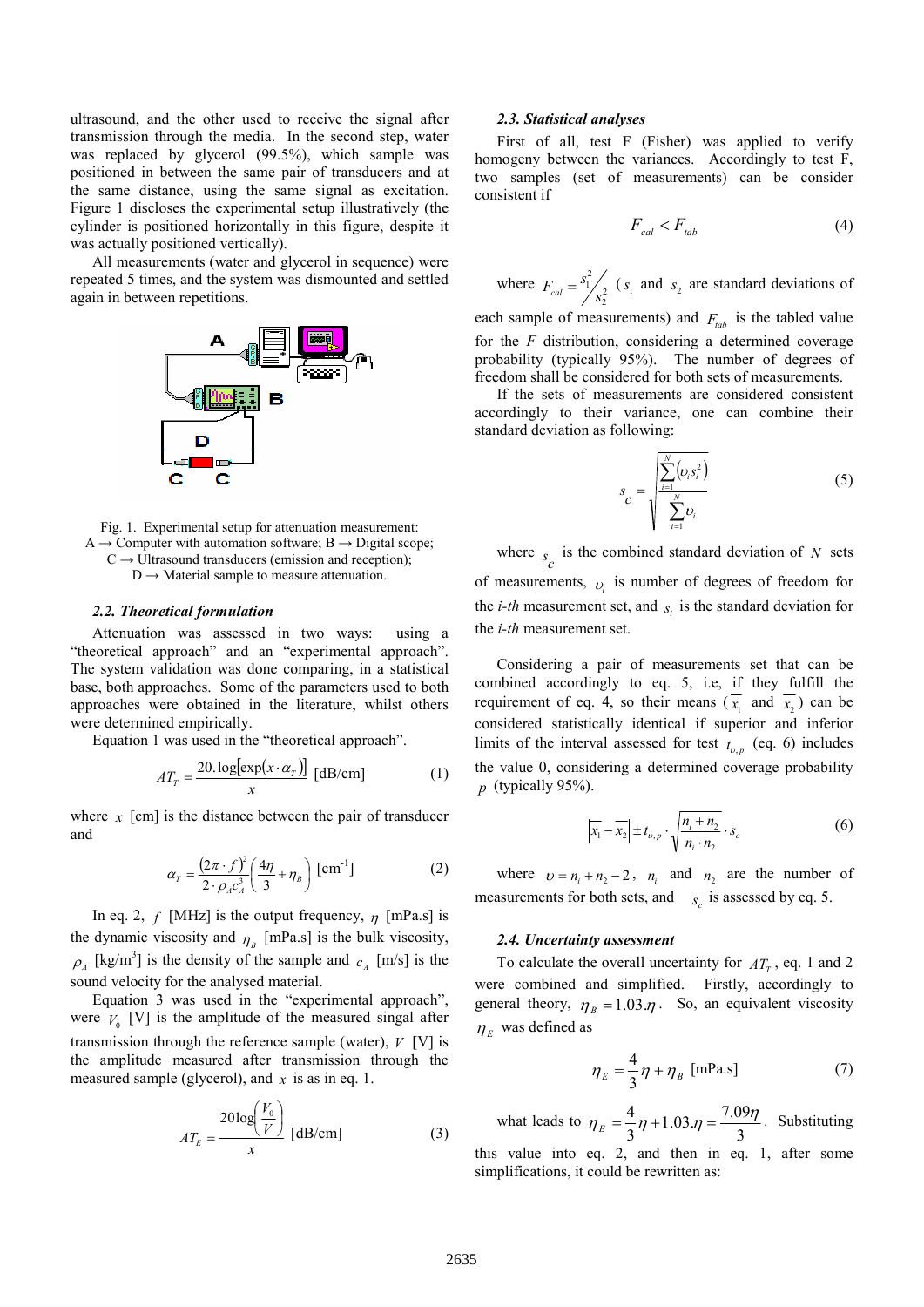$$
AT_{T} = \frac{20 \cdot 4\pi^{2} \cdot 7.09 \cdot \log e}{2 \cdot 3} \cdot \frac{f^{2} \cdot \eta}{\rho_{A} c_{A}^{3}}
$$
(8)

Defining the constant 3  $40\pi^2 \cdot 7.09 \cdot \log$  $\boldsymbol{0}$  $c_0 = \frac{40\pi^2 \cdot 7.09 \cdot \log e}{2}$ , eq. 8 becames

$$
AT_r = c_0 \cdot \frac{f^2 \cdot \eta}{\rho_A c_A^3} \tag{9}
$$

The partial derivatives of each parameter in eq. 9 result 3

in 
$$
\frac{\partial AT_T}{\partial c_0} = C_{c_0} = \frac{f^2 \cdot \eta}{\rho_A c_A^3}
$$
,  $\frac{\partial AT_T}{\partial f} = C_f = 2 \cdot c_0 \frac{f^3 \cdot \eta}{\rho_A c_A^3}$ ,  
\n $\frac{\partial AT_T}{\partial \eta} = C_{\eta} = c_0 \frac{f^2}{\rho_A c_A^3}$ ,  $\frac{\partial AT_T}{\partial \rho_A} = C_{\rho_A} = -c_0 \frac{f^2 \cdot \eta}{\rho_A^2 c_A^3}$ ,  
\nand  $\frac{\partial AT_T}{\partial f} = C_{c_0} = -3 \cdot c_0 \frac{f^2 \cdot \eta}{\rho_A^2 c_A^3}$ . As the uncertainty for

 $3 \cdot c_0 \frac{J}{\sqrt{2}}$ *A A c A c*  $C_{c} = -3 \cdot c$  $c_{\scriptscriptstyle A}$  *c*<sub>*A*</sub> *c*<sub>*A*</sub> *c*<sub>*A*</sub> *c*<sub>*A*</sub> ∂

 $c_0$  equals 0 ( $\mu_0 = 0$ ), the combined uncertainty for  $AT_T$  is

$$
\mu_{\alpha_T}^2 = C_f^2 \cdot \mu_f^2 + C_\eta^2 \cdot \mu_\eta^2 + C_{\rho_A}^2 \cdot \mu_{\rho_A}^2 + C_{c_A}^2 \cdot \mu_{c_A}^2
$$
 (10)

In eq. 10, uncertainty for each parameter is expressed as  $\mu$  with an index corresponding to the quantity considered.

For the "experimental approach" (eq. 3), the combined uncertainty for  $AT_E$  is

$$
\mu_{A_{E}}^{2} = C_{x}^{2} \cdot \mu_{x}^{2} + C_{V_{0}}^{2} \mu_{V_{0}}^{2} + C_{V}^{2} \cdot \mu_{V}^{2}
$$
 (10)

2

*V V*

 $\int$  $\begin{pmatrix} V_0 \ \gamma V \end{pmatrix}$ ſ

 $20 \log^{10}$ 

1

 $=\frac{\partial AT_E}{\partial T}=-1\cdot\frac{20108}{T},$ 

 $=-1$ 

where

*x x* ∂  $\overline{\ln (10)}$ 20  $\circ$   $\partial V_0$   $x \cdot V_0$ . = ∂  $=\frac{\partial}{\partial x}$  $V_0$   $x \cdot V$  $C_{V_0} = \frac{\partial AT_E}{\partial V_0} = \frac{20}{x \cdot V_0 \cdot \ln(10)},$  and  $C_V = \frac{20}{x \cdot V \cdot \ln(10)}$ . 20  $\cdot V \cdot$ =  $C_V = \frac{20}{x \cdot V \cdot \ln(10)}$ .

## **3. RESULTS**

 $C_x = \frac{\partial AT_E}{\partial x}$ 

Using parameters as defined in [6], results for the "theoretical approach" are presented in table 1. The sample was glycerol in concentration of 99.5%. Viscosity depends on the bath temperature, and is corrected for it.

For "experimental approach", in table 2 are disclosed the results for all measurements for each frequency. Temperatures varied from 19ºC and 23º throughout all measurements for both water and glycerol.

Regarding the homogeneity of measurements variances, experimental and theoretical approaches were tested accordingly to eq. 4, and results are presented in table 3 (95% of coverage probability). Applying a coverage interval of 95% of probability, the means were tested accordingly to eq. 6, and results are presented in table 4.

In tables 5 and 6, the combined uncertainties for both approaches are disclosed for each tested frequency.

Table 1. Attenuation measurement for the "theoretical approach".

| Freq.<br>[MHz]  | $\mathcal{X}$<br>$\lceil$ cm $\rceil$ | $\rho_{_A}$<br>$\left[\mathrm{kg/m^3}\right]$ | $c_{\scriptscriptstyle A}$<br>$\lceil m/s \rceil$ | $\eta$<br>[ $mPa.s$ ] | $\alpha_r$<br>$\lceil m^{-1} \rceil$ | $AT_r$<br>[dB/cm] |
|-----------------|---------------------------------------|-----------------------------------------------|---------------------------------------------------|-----------------------|--------------------------------------|-------------------|
| 2.25            | 3.9                                   | 1261                                          | 1884                                              | 1.235                 | 34.18                                | 2.97              |
|                 | 4.0                                   | 1261                                          | 1899                                              | 1.235                 | 33.38                                | 2.90              |
|                 | 4.1                                   | 1261                                          | 1889                                              | 1.200                 | 32.93                                | 2.86              |
|                 | 4.0                                   | 1261                                          | 1894                                              | 1.259                 | 34.29                                | 2.98              |
|                 | 4.0                                   | 1261                                          | 1893                                              | 1.235                 | 33.69                                | 2.93              |
| Mean<br>[dB/cm] |                                       |                                               |                                                   |                       | 2.93                                 |                   |
| 3.00            | 2.13                                  | 1261                                          | 1896                                              | 1.112                 | 53.69                                | 4.66              |
|                 | 2.13                                  | 1261                                          | 1896                                              | 1.112                 | 53.61                                | 4.66              |
|                 | 2.12                                  | 1261                                          | 1894                                              | 1.080                 | 52.27                                | 4.54              |
|                 | 2.14                                  | 1261                                          | 1895                                              | 1.060                 | 51.20                                | 4.45              |
|                 | 2.14                                  | 1261                                          | 1896                                              | 1.070                 | 51.63                                | 4.48              |
| Mean [dB/cm]    |                                       |                                               |                                                   |                       | 4.56                                 |                   |
| 3.50            | 2.12                                  | 1261                                          | 1893                                              | 1.144                 | 75.55                                | 6.56              |
|                 | 2.12                                  | 1261                                          | 1897                                              | 1.177                 | 72.22                                | 6.71              |
|                 | 2.12                                  | 1261                                          | 1896                                              | 1.177                 | 77.37                                | 6.72              |
|                 | 2.14                                  | 1261                                          | 1896                                              | 1.133                 | 74.44                                | 6.47              |
|                 | 2.14                                  | 1261                                          | 1899                                              | 1.122                 | 73.40                                | 6.38              |
| Mean [dB/cm]    |                                       |                                               |                                                   |                       | 6.57                                 |                   |

| Table 2. Attenuation measurement for the "experimental" |  |
|---------------------------------------------------------|--|
| approach".                                              |  |

| Frequency            | $\mathcal{X}$        | $V_{0}$ | V      | $AT_E$  |
|----------------------|----------------------|---------|--------|---------|
| [ $MHz$ ]            | $\lceil$ cm $\rceil$ | [V]     | [V]    | [dB/cm] |
|                      | 0.039                | 4.60    | 1.26   | 2.88    |
|                      | 0.040                | 4.78    | 1.29   | 2.81    |
| 2.25                 | 0.041                | 4.75    | 1.16   | 3.01    |
|                      | 0.040                | 4.87    | 1.27   | 2.89    |
|                      | 0.040                | 4.68    | 1.27   | 2.87    |
| Mean [dB/cm]         |                      |         | 2.89   |         |
| 3.00                 | 0.0212               | 0.814   | 0.262  | 4.59    |
|                      | 0.0212               | 0.802   | 0.2772 | 4.31    |
|                      | 0.0212               | 0.801   | 0.277  | 4.30    |
|                      | 0.0214               | 0.812   | 0.271  | 4.44    |
|                      | 0.0214               | 0.812   | 0.27   | 4.45    |
|                      | 4.42                 |         |        |         |
|                      | 0.0213               | 1.12    | 0.2401 | 6.30    |
| 3.50                 | 0.0213               | 1.13    | 0.2372 | 6.38    |
|                      | 0.0214               | 1.13    | 0.243  | 6.29    |
|                      | 0.0214               | 1.12    | 0.249  | 6.10    |
|                      | 0.0214               | 1.15    | 0.252  | 6.15    |
| 6.24<br>Mean [dB/cm] |                      |         |        |         |

Table 3. Test *F* for the homogeneity of variances for the "experimental" and the "theoretical" approaches (coverage probability of 95%).

| Frequency<br>[MHz] | cal   | tab<br>$(p = 0.95; v_1 = v_2 = 4)$ |
|--------------------|-------|------------------------------------|
| 2.25               | 2.079 |                                    |
| 3.00               | 1.599 | 5.05                               |
| 3.50               | -478  |                                    |